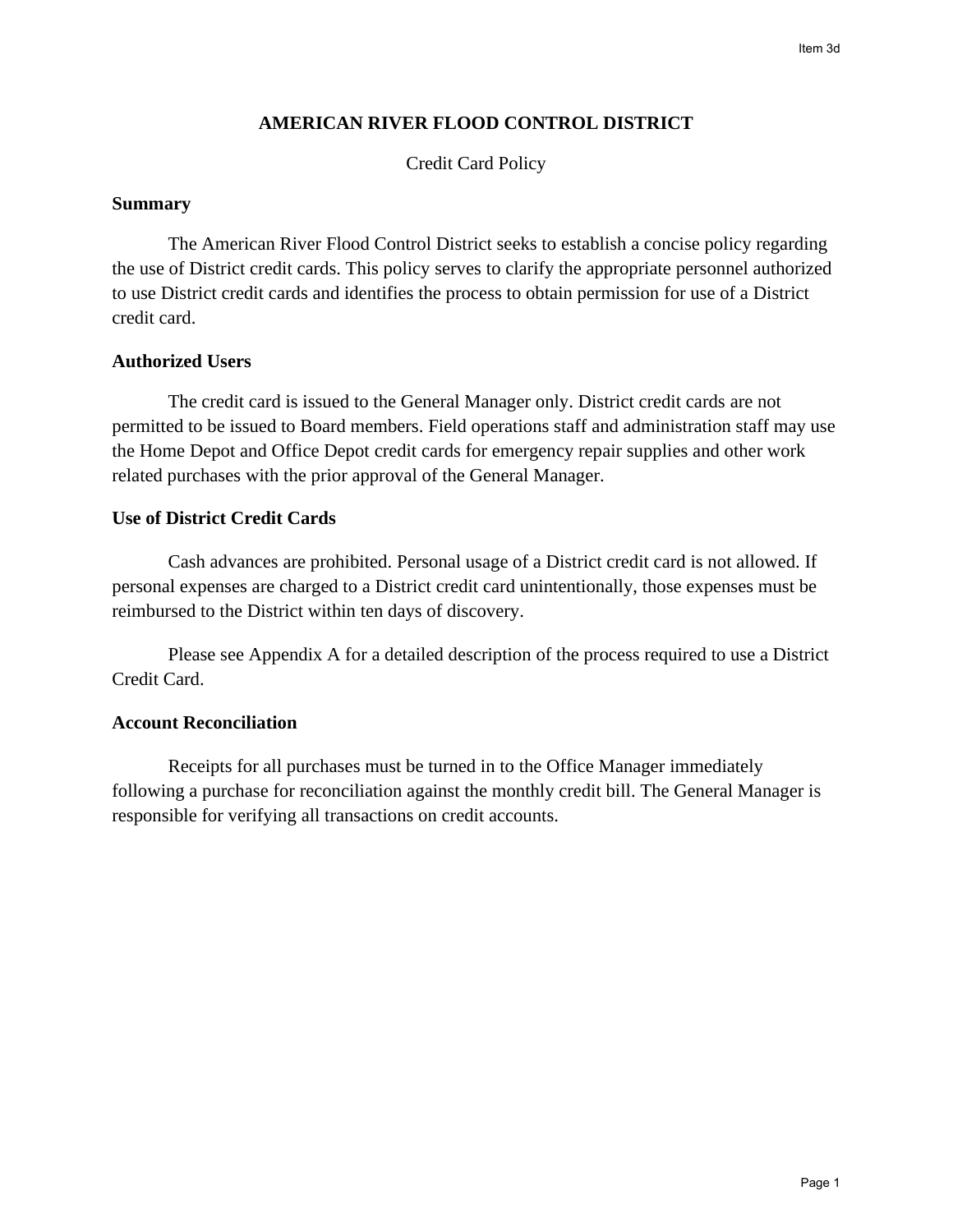### **AMERICAN RIVER FLOOD CONTROL DISTRICT**

Credit Card Policy

### **APPENDIX A**

This appendix describes the detailed process required for District personnel to use a District credit card:

- 1. The employee requests approval from a supervisor to create a purchase order for a necessary item.
- 2. The purchase order is checked out by filling in the purchase information on the purchase order check out sheet. This sheet is located in the front of the purchase order binder kept on the Field Supervisor's desk.
- 3. The purchase order form is completed by the employee.
- 4. The employee requests that the General Manager approve the purchase order.
- 5. Upon approval of the purchase order by the General Manager, the employee requests that the Office Manager issue the appropriate credit card. The Office Manager keeps all proprietary credit cards in the Office Manager's lock box. The credit card is kept by the General Manager.
- 6. The employee makes the necessary purchase with the credit card and keeps the receipt.
- 7. The employee returns immediately to the office and gives the credit card and receipt to the Office Manager.
- 8. The Office Manager locks the credit card in the Office Manager's lockbox.
- 9. The Office Manager compares the receipt with the purchase order and compares the receipt with the monthly credit card bill.
- 10. The General Manager then verifies all items on receipts and then reconciles the receipts with each monthly credit card bill prior to submittal of the Accounts Payable ledger to the Board of Trustees.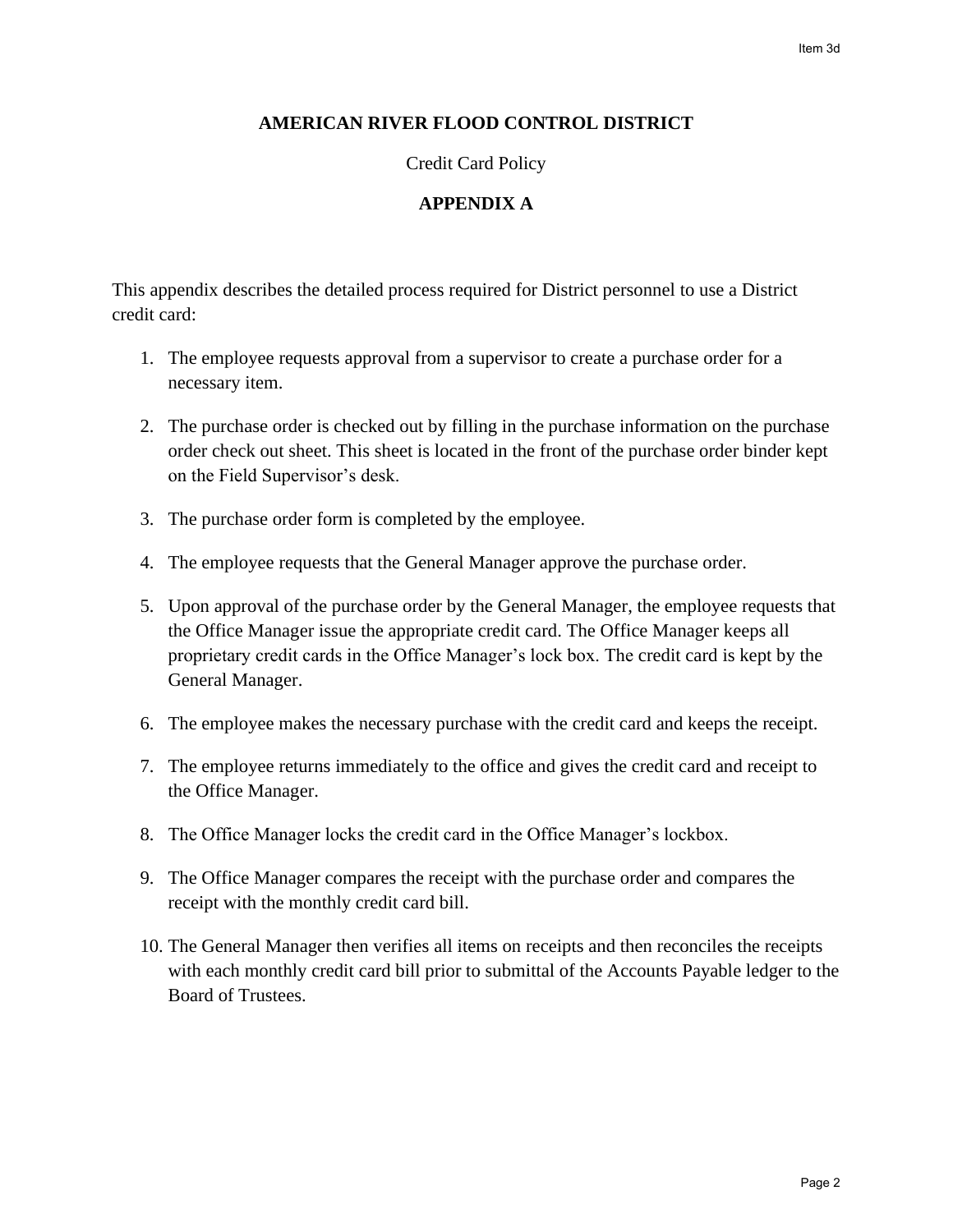### **American River Flood Control District Reserve Fund Policy**

### **Summary**

The American River Flood Control District Board of Trustees adopted Resolution 2003-05 in June 2003 to establish a Flood Emergency Response Fund, an Emergency Repair Reserve Fund, and a Capital Outlay Reserve Fund. Any funds not included in the three reserve funds were held in the District's undesignated Operations and Maintenance Fund. In December 2007 the Board directed staff to establish a Retiree Health Benefit Reserve Fund, and adopted Resolution 2008-03 to create this fund. The allocation among District funds shall be reviewed on an annual basis when adopting the budget for each fiscal year. The followings sections summarize the fund descriptions and uses.

The structure of investment accounts for individual reserve funds is shown in Appendix A.

### **Flood Emergency Response Fund**

The District has agreements with local contractors to respond with materials, equipment and labor during a flood emergency on a 24-hour/7-day a week basis. As the "first responder" to a flood emergency, the District must be prepared to underwrite the costs for an initial flood fight without assistance from other local agencies, the State or Federal governments. In 2003, the District prepared a hypothetical flood scenario which estimated the District's costs for a flood emergency response could be approximately \$1 million. This estimate anticipates the Corp of Engineers assumes control of the flood fight at the most critical sites after two days while the District continues operations at less critical sites.

The Flood Emergency Response Fund may be used, but is not limited to the following:

- Purchase and deployment of materials for flood fighting
- Purchase of flood fight equipment and vehicles
- Overtime for District staff
- Supplemental staff from outside agencies
- Rental of equipment and vehicles for use during a flood emergency response
- Payment to contractors for labor, equipment and materials
- Construction observation services to monitor contractor's activities and prepare records of work done including labor, equipment and materials
- Retention of consultants or other experts to assist the District in evaluating its facilities, recommending an emergency action or otherwise managing the flood emergency response
- Use of California Conservation Corps or Department of Forestry and Fire Protection workforce to prepare for a flood such as filling sandbags and/or actually conducting a flood fight
- Payment for the care (food and shelter) of volunteers and/or paid flood responders
- Services rendered to document flood damages and prepare damage reports or other records necessary to request federal and state disaster assistance funds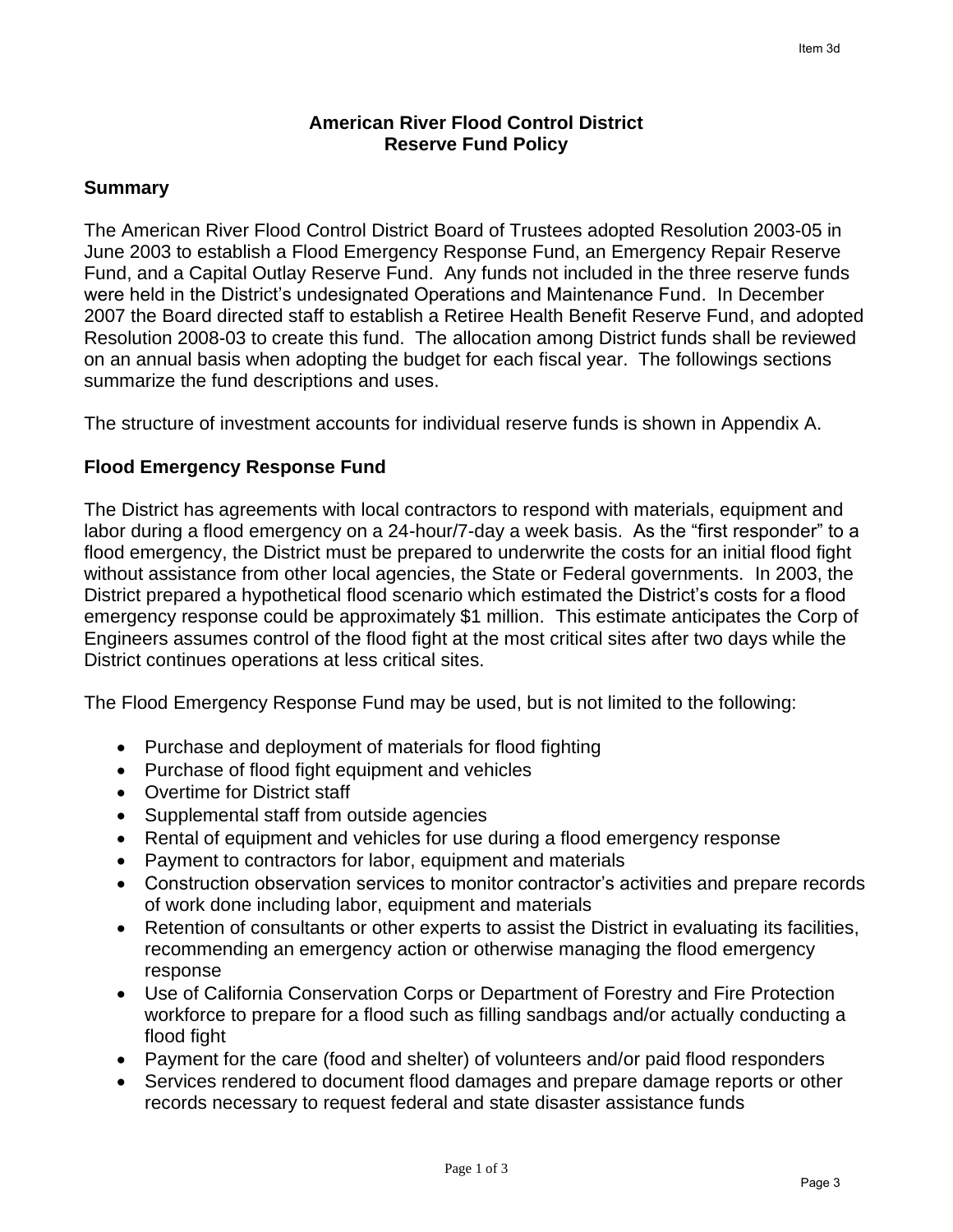• Any other purpose as approved by the Board of Trustees

Since the District's Flood Emergency Reserve Fund was established, Hurricane Katrina demonstrated the need for higher funding levels to carry out effective emergency response measures in a major flood event. The District shall strive to maintain a high level of funding as in its Flood Emergency Reserve Fund. The target funding level for this reserve fund is between \$1 million and \$2 million.

# **Emergency Repair Fund**

Following a flood, interim repairs to damaged or breached levees are necessary to strengthen the system before more complete repairs can be made at the end of flood season. In addition, the District would be responsible for the local cost share of permanent repairs conducted by the Corps of Engineers under Public Law 84-99. The local cost share for levee repairs following a major flood was estimated to be between \$600,000 and \$1,000,000 in 2003. Levee repair unit costs have grown in recent years due to the large number of critical erosion repair projects leading to a higher demand for materials in addition to higher fuel costs.

The Emergency Repair Fund may be used for, but is not limited to the following:

- Labor, equipment and materials to repair damaged levees or other District facilities
- Equipment rental by District staff needed for repairs
- Consulting services including legal, environmental, design, survey, geotechnical and construction management
- Services needed to conduct damage survey assessments to submit for federal and state disaster assistance.
- Management and consultant services needed to negotiate an agreement with Corps of Engineers and then managing the work thereafter
- Any other purpose as approved by the Board of Trustees.

The target funding level for this reserve fund is between \$1 million and \$2 million.

# **Capital Outlay Fund**

The District may undertake capital improvement projects to repair damaged levees, improve the reliability of the system and/or increase the District's ability to monitor the system and respond in a flood emergency. In the recent past, the majority of the capital improvements have been erosion protection placed on levee and riverbank slopes. High velocity flows during floods which scour the river banks and levee slopes are responsible for the damage. Along the American River, the flows are regulated by Folsom Dam. Construction of the Folsom Dam auxiliary spillway will provide additional overall flood protection, however it will also result in moderate flood releases more often and for longer durations which will potentially increase erosion damage on the levees. Erosion also affects the river's banks, and if not arrested, will eventually begin erosion of the levee itself. Currently significant bank protection work has been done along the American River primarily by the Corps of Engineers, the Reclamation Board, and the Sacramento Area Flood Control Agency. The District may undertake smaller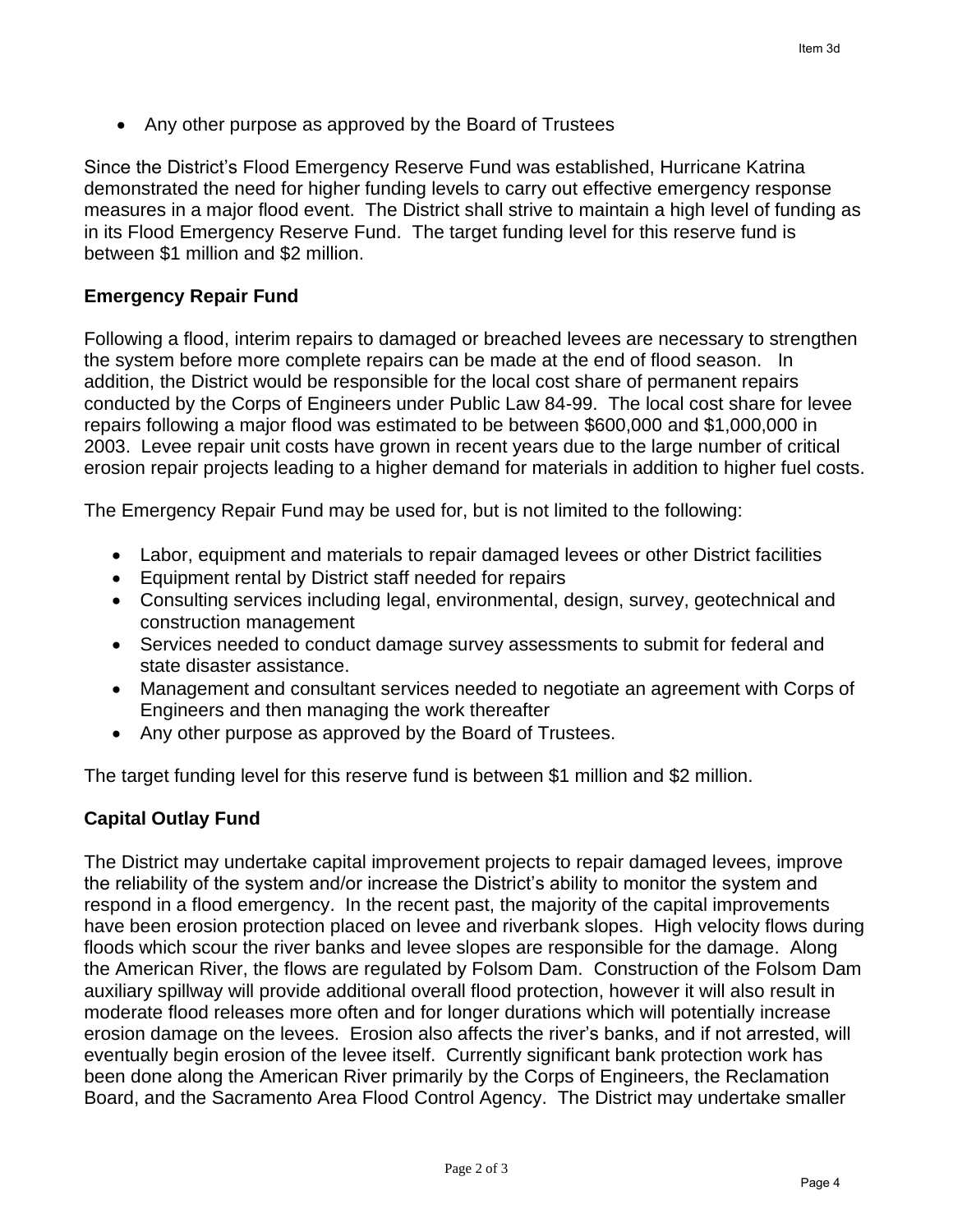erosion repair projects on its own at sites that are not included in the federal bank protection program.

The Capital Outlay Fund may be used for, but is not limited to the following:

- Staff time to plan, design and manage various capital improvement projects
- Consulting services including real estate, environmental, design, survey, geotechnical and construction management associated with capital improvement projects
- Preparation of environmental documents, construction documents and all securing all required permits.
- Securing all easements and rights of way necessary to implement the project
- Relocation of any utility which conflicts with the proposed project
- All construction costs associated with the project
- Required environmental mitigation
- Any other purpose as approved by the Board

The target funding level for this reserve fund is between \$1 million and \$2 million.

## **Retiree Health Benefit Reserve Fund**

In 2007, the District commissioned an actuarial study to determine its liability for retiree health benefits to comply with the Government Accounting Standards Board Rules 75. The Board of Trustees is reviewing options for establishing a trust fund for this purpose. In the interim, the Board directed staff to set aside the Annual Required Contribution in a Retiree Health Benefit Reserve Fund. This reserve fund may be reallocated to other uses such as flood emergency response until the Board formally approves enrolling in a trust fund to be used for retiree health benefits. The target funding level for this reserve fund shall be based on recommendations from an actuarial study to be performed every three years.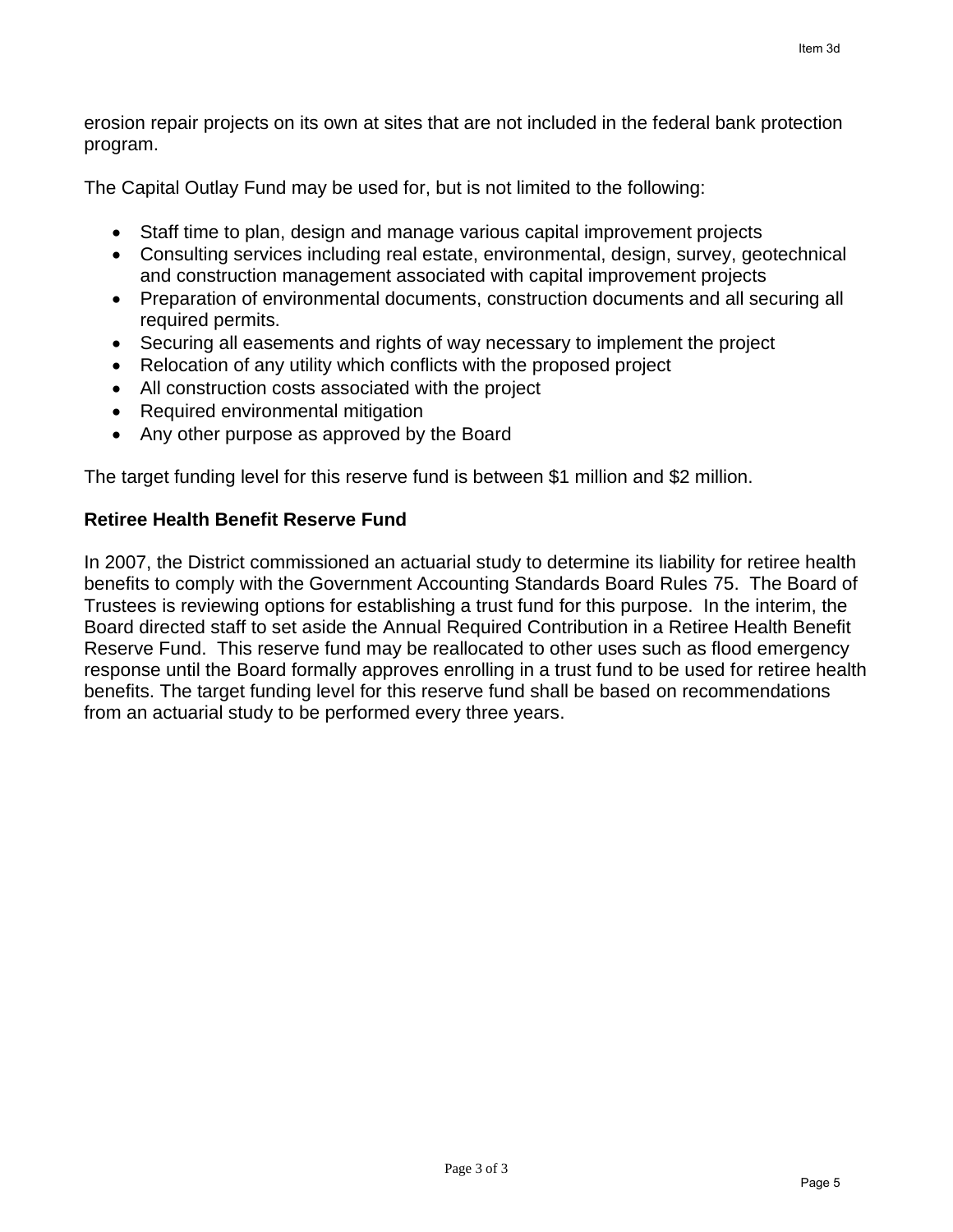### Investment Policy American River Flood Control District

### Purpose

This policy statement governs the prudent management and investment of the funds of American River Flood Control District, Sacramento, California.

### **Objective**

District funds in excess of short-term expenses for operations, administrative, and special project costs will be invested in accounts which provide a revenue return and maintain, in priority: first, the safety; second, the liquidity of the assets; and third, the rate of return.

#### **Policy**

The District's General Manager will implement the investment policy with the review and approval of the District's Treasurer and Board of Trustees (Board.

The General Manager and Office Manager will:

- a. Receive and deposit all revenues
- b. Make deposits, withdrawals, and transfers of District funds among its various accounts
- c. Submit a monthly list of accounts payable for review and approval by the Board
- d. Submit a monthly statement of expenses and revenues to the Board
- e. Submit monthly statements to the Board for the District's accounts with banks, the Local Agency Investment Fund (LAIF) administered by the California State Treasurer's Office, the City of Sacramento Investment Pool A (City Pool A), and to the extent that District funds are invested in other instruments, the items of information required by Government Code section 53646
- f. Submit a monthly certification for the District Treasurer's signature that states whether the District's investments are in compliance with this statement of investment policy
- g. Submit an annual report summarizing investment performance as part of the annual budget review
- h. Submit the investment policy for the Board's review annually at a public meeting. The Board may recommend changes or that the existing investment policy remain in place.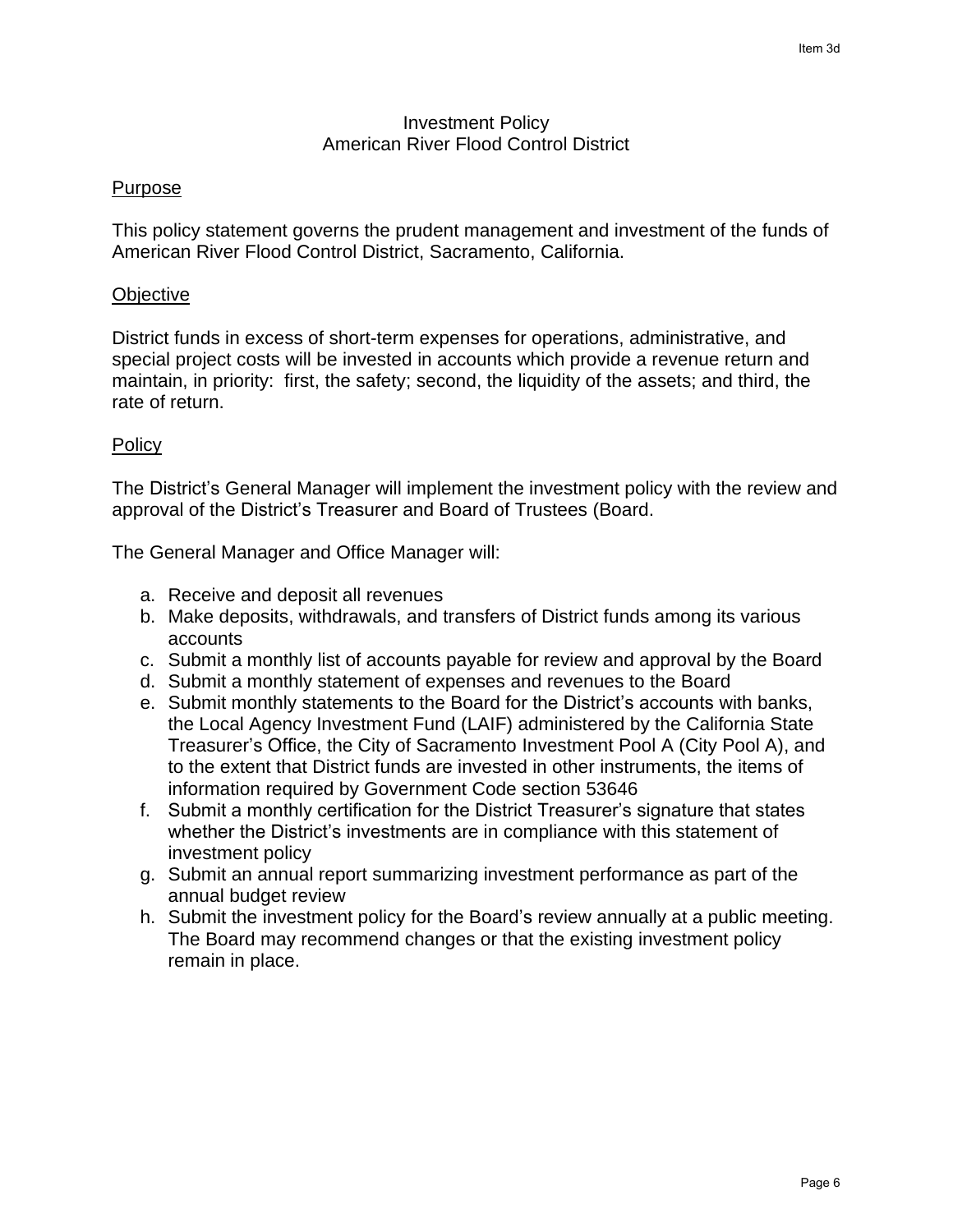District funds will be deposited as follows:

- a. One or more checking accounts
- b. One or more interest paying accounts with an FDIC insured institution
- c. Investment accounts with the Local Agency Investment Fund (LAIF) of the State Treasurer's Office
- d. Investment accounts with the City of Sacramento Investment Pool A
- e. One or more investment instruments consistent with the objective of this investment policy and approved by the Board.

The checking account will be used for payment of monthly accounts payable approved by the Board, payroll, payroll taxes, and miscellaneous administrative expenses of the District. The balance in the checking account will be sufficient to pay short-term obligations. This account will be used for the initial deposit of District assessment and revenues for District contract services to others prior to transfer to the District investment accounts.

The LAIF and City Pool A accounts will be the District's principal investment instruments. The operation of these accounts will be in accordance with the rules established by the State Treasurer and the City Treasurer's Office. Up to 100 percent of the District's funds in excess of short-term obligations may be deposited in these accounts.

As approved by the Board all other investments of the District will be made as opportunity occurs for increased yield, but consistent with the primary objective of safety and secondary objective of liquidity.

District funds not invested with LAIF or City Pool A may be invested with state or federal banks or savings and loan institutions, or in government securities and debt obligations that carry the full faith and credit of the governmental agency.

District funds will not be invested in stocks, bonds, real estate investment properties, commodity futures, currency futures, or options contracts, except as such investments may be made by LAIF or City Pool A.

All District investments will be insured or collateralized as required by law and the District Treasurer may request certification or evidence of such insurance or collateral.

Income from all District investments is considered general revenue of the District and may be allocated by the Board to any legitimate and legal purpose of the District.